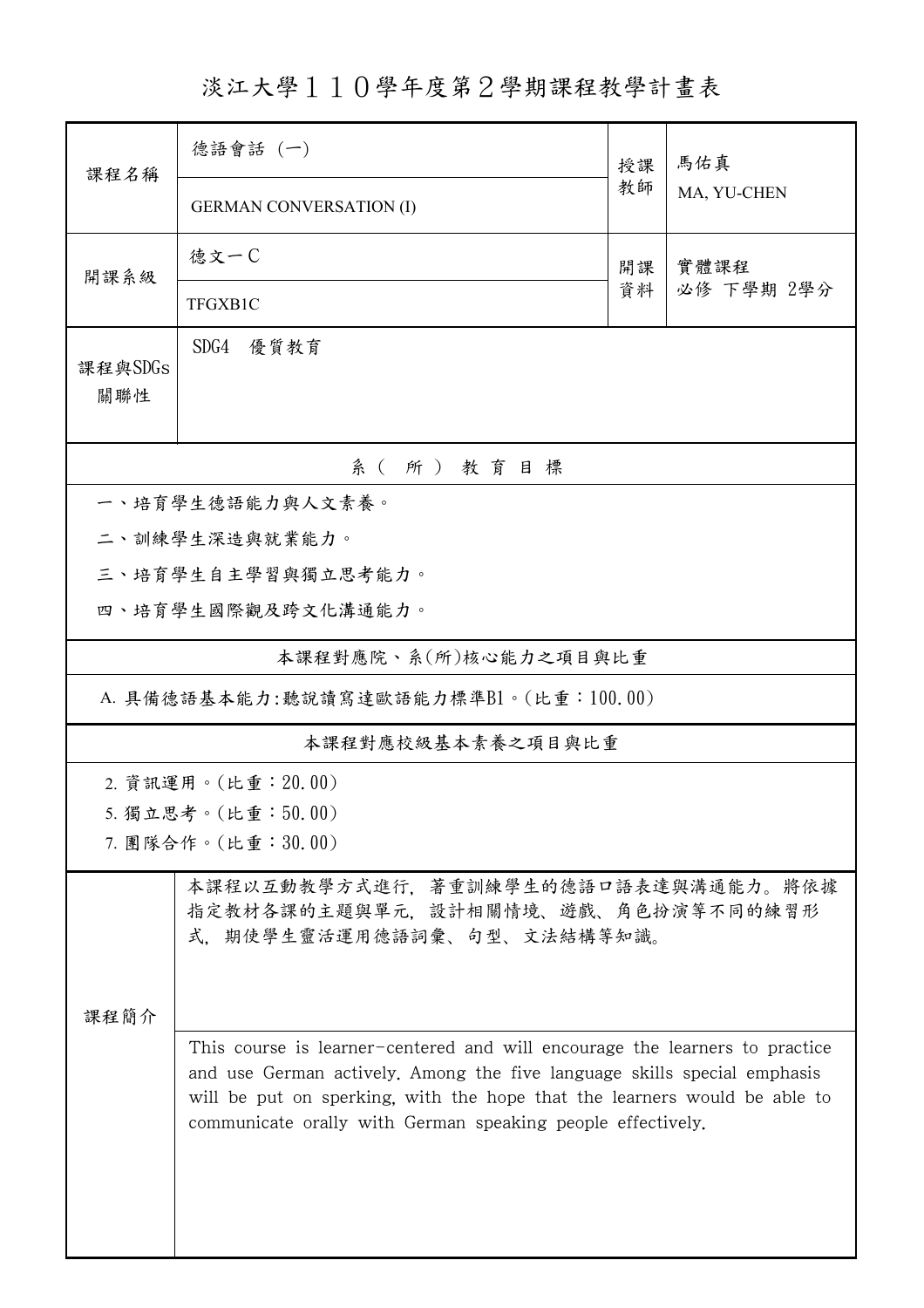## 本課程教學目標與認知、情意、技能目標之對應

將課程教學目標分別對應「認知(Cognitive)」、「情意(Affective)」與「技能(Psychomotor)」 的各目標類型。

一、認知(Cognitive):著重在該科目的事實、概念、程序、後設認知等各類知識之學習。

二、情意(Affective):著重在該科目的興趣、倫理、態度、信念、價值觀等之學習。

三、技能(Psychomotor):著重在該科目的肢體動作或技術操作之學習。

| 序<br>號         | 教學目標(中文)                                     |                                                   |     | 教學目標(英文)                                                                                                                                             |                                            |  |  |  |
|----------------|----------------------------------------------|---------------------------------------------------|-----|------------------------------------------------------------------------------------------------------------------------------------------------------|--------------------------------------------|--|--|--|
| $\mathbf{1}$   | 1.強化德語詞彙、句法等知識<br>2.增進德語口語表達能力<br>3.增進德語會話能力 |                                                   |     | 1. Increase and enhance students' knowledge in German<br>2. Enhance skills in German oral expression.<br>3. Enhance conversational skills in German. |                                            |  |  |  |
|                | 教學目標之目標類型、核心能力、基本素養教學方法與評量方式                 |                                                   |     |                                                                                                                                                      |                                            |  |  |  |
| 序號             | 目標類型                                         | 院、系 $(\hbox{\tt m})$<br>核心能力   基本素養               | 校級  | 教學方法                                                                                                                                                 | 評量方式                                       |  |  |  |
| 1              | 認知                                           | $\mathsf{A}$                                      | 257 | 講述、討論、實作                                                                                                                                             | 測驗、作業、討論(含<br>課堂、線上)、實<br>作、報告(含口頭、書<br>面) |  |  |  |
|                | 授課進度表                                        |                                                   |     |                                                                                                                                                      |                                            |  |  |  |
| 週次             | 日期起訖                                         | 內 容 (Subject/Topics)<br>備註                        |     |                                                                                                                                                      |                                            |  |  |  |
| 1              | $111/02/21$ ~<br>111/02/25                   | Schritte 1, L.7 + Wiederholung / 總複習              |     |                                                                                                                                                      |                                            |  |  |  |
| $\overline{c}$ | $111/02/28$ ~<br>111/03/04                   | Schritte 2, L.8 Beruf und Arbeit                  |     |                                                                                                                                                      |                                            |  |  |  |
| 3              | $111/03/07$ ~<br>111/03/11                   | L.8 Beruf und Arbeit                              |     |                                                                                                                                                      |                                            |  |  |  |
| 4              | $111/03/14$ ~<br>111/03/18                   | L.9 Unterwegs                                     |     |                                                                                                                                                      |                                            |  |  |  |
| 5              | $111/03/21$ ~<br>111/03/25                   | L.9 Unterwegs                                     |     |                                                                                                                                                      |                                            |  |  |  |
| 6              | $111/03/28$ ~<br>111/04/01                   | 春假                                                |     |                                                                                                                                                      |                                            |  |  |  |
| 7              | 111/04/04<br>111/04/08                       | L.10 Gesundheit und Krankheit                     |     |                                                                                                                                                      |                                            |  |  |  |
| 8              | $111/04/11$ ~<br>111/04/15                   | L.10 Gesundheit und Krankheit                     |     |                                                                                                                                                      |                                            |  |  |  |
| 9              | $111/04/18$ ~<br>111/04/22                   | Mündliche Prüfung / 期中口試                          |     |                                                                                                                                                      |                                            |  |  |  |
| 10             | $111/04/25$ ~<br>111/04/29                   | 期中考試週                                             |     |                                                                                                                                                      |                                            |  |  |  |
| 11             | $111/05/02$ ~<br>111/05/06                   | L.11 Wir fahren mit dem Auto                      |     |                                                                                                                                                      |                                            |  |  |  |
| 12             | $111/05/09$ ~<br>111/05/13                   | L.11 Wir fahren mit dem Auto + L.12 Kundenservice |     |                                                                                                                                                      |                                            |  |  |  |
|                |                                              |                                                   |     |                                                                                                                                                      |                                            |  |  |  |